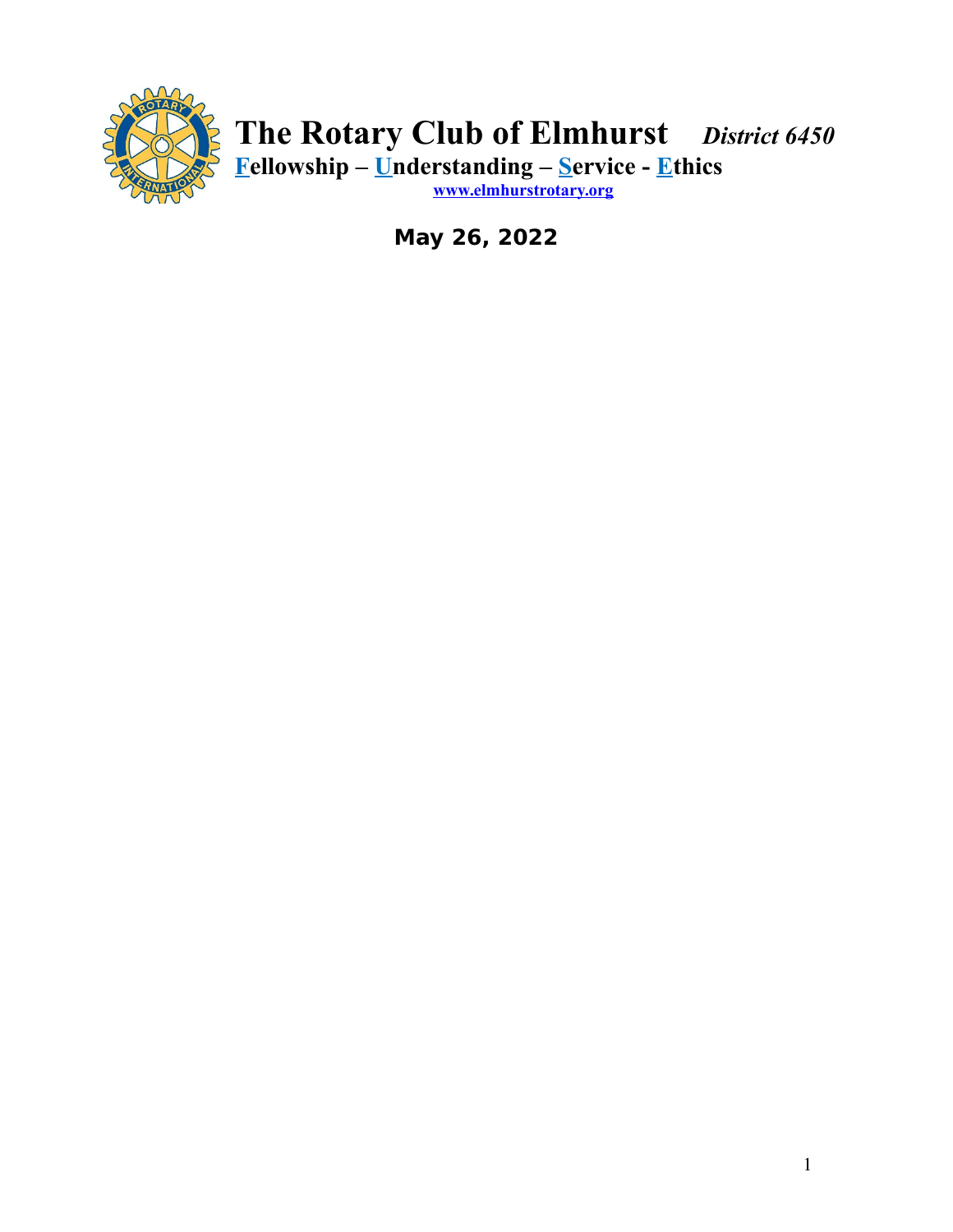# **Opening**

Pres. elect Mary Beth Harper, standing in for pres. Brian, opened our meeting today. (This introduction to our meeting brought the unsolicited response that pres. Brian should really be president for two years, just to get in a year's worth of leading our meetings…)

Also in absentia, Bill Shanklin's thought for the day was the Soldier's Prayer for those who have died in service to their country. (Bill was participating in Memorial Day planning today.)

In typical Army fashion (as in arbitrary and capricious?), Bill simply sent word for everybody to contribute \$5 to the fine session. We did.

Elaine Libovicz had her split-the-pot ticket drawn from the fishbowl today only to turn up the three of clubs, rolling over more money for Polio Plus.

Charlie Laliberte welcomed his lovely spouse, Betty.

## **Program**

Brett Weiss, founder of the Weiss Scholarship Foundation and member of the Naperville Rotary Club, described his foundation's efforts to provide an education to students in a small, agrarian village in Kenya. Unlike the US, Kenya pays for only part of primary school costs and essentially none of the secondary school costs. Abject poverty renders school unaffordable for most families and leads to few receiving enough education to provide a better life for themselves (only 35 of 80 students finish  $8<sup>th</sup>$  grade).

Brett's mantra is that the only way to end poverty in a society is to educate the children. His charity awards scholarships to students, selecting equal numbers of

girls and boys. Several are graduating from a university this year. One young woman will be attending Elmhurst University this coming fall. The foundation accepts general donations and donations from sponsors committing to financing a high school education. The Weiss story is similar to that of Children Up in neighboring Uganda and prompted an exchange of ideas between Brett and the Lalibertes, founders of Children Up. (For more information, go to weissscholarshipfoundation.org.)

### **Announcements**

Want a Rotary cap or shirt? Bob Villiard will be coordinating an order for members interested in promoting our Club during volunteer activities.

This very morning, our club delivered garden supplies, flowers and vegetable plants to residents of Greencastle Apartments in Elmhurst (a HUD sponsored housing facility). Bob Villiard led this effort for the club; the senior residents will plant our donations in their enclosed garden area.

Bill Lyman asked the club to approve a five-year renewal of the Elmhurst Rotary Charitable Trust Fund as required by the original charter. The motion was unanimously approved.

Put September 15 on your calendar for our club's hosting of the Chicago Butterfly awareness event.

A club social outing? Rob Kopecky is suggesting an outing to see the hit musical **WICKED!** at Chicago's Nederland Theater this fall, similar to the club's venture to see **Hamilton-The Musical** several years ago. Because of the appeal to younger people, family members would be welcome. A motor coach would provide